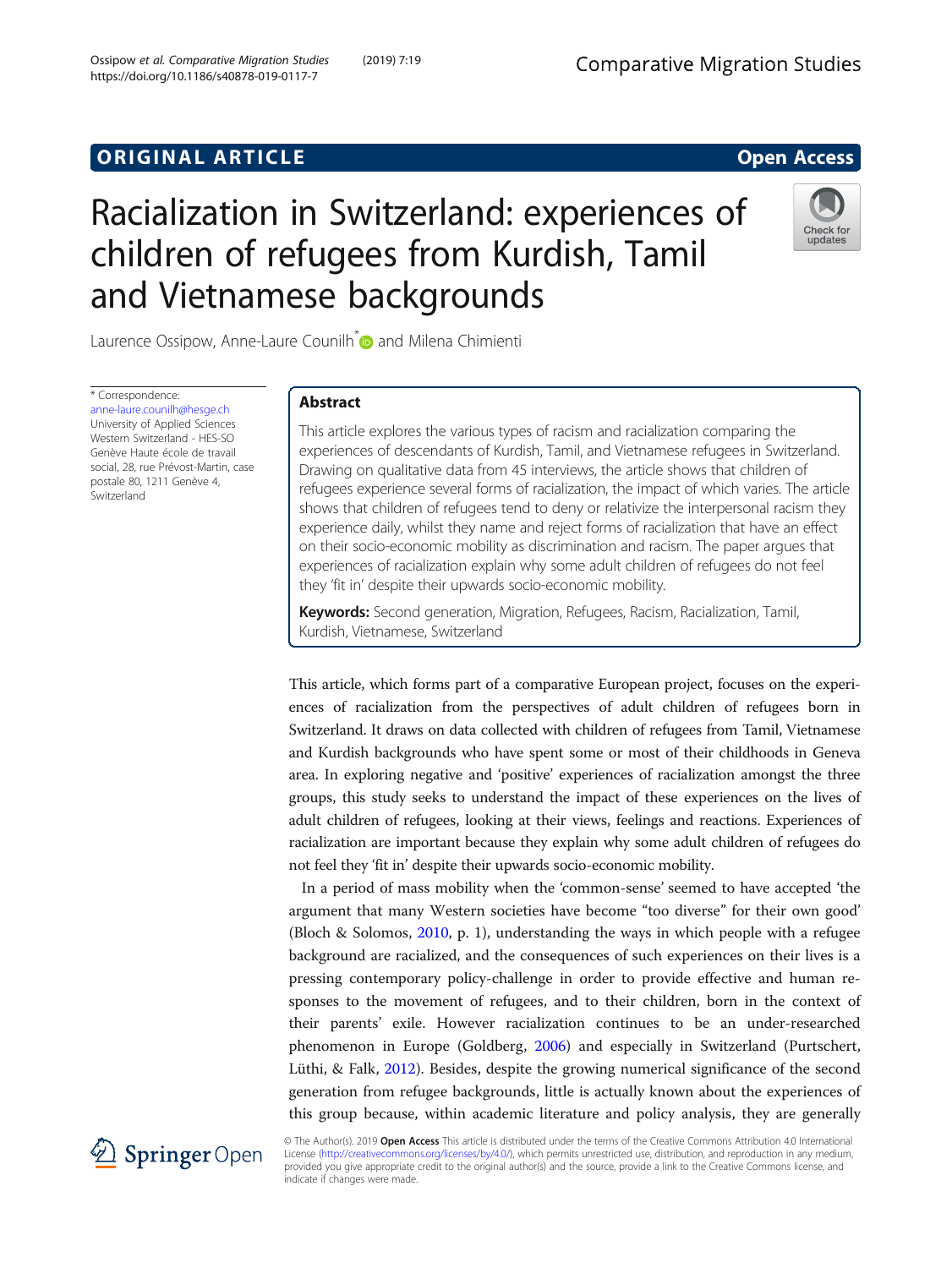subsumed within the broader analyses of second generation ethnic minority backgrounds (Crul, Schneider, & Lelie, [2012\)](#page-15-0). In this sense this paper fills a gap in the literature by focusing on the experiences of racialization amongst the second generation from refugee backgrounds. It draws out the specificities of different refugee backgrounds.

We have organized the article in eight parts. Firstly we discuss the wider context of racism and racialization in Switzerland focusing on the migration policies in this country. This allows us to situate the context in which racialization of children of refugees can be explained. Then we provide a literature review on the idea of racialization. We then describe our research methods. The next four sections besides the conclusion present the key empirical examples on which we draw. We start by analyzing how and why experiences of racialization and racism were denied or relativized by the adult children of refugees. In the two following sections we explore first the negative and finally the 'positive' experiences of racialization looking at different period of the trajectory, i.e. childhood, adolescence and adulthood, and settings, i.e. school, work and free-time. In these sections we stress the similarities between the three groups whilst the last empirical section highlights some of the differences.

The article argues that stigma and discrimination related to the experiences of racialization are more complex to grasp than proven racism. Based on the notion of racialization it shows the ambivalent feelings and experiences of the adult children of refugees who could say they were victims of racist mockery and at the same time deny or relativize such racism. This notion allows us to understand how racializing stereotypes could be returned as positive references.

#### Situating racism and racialization in the Swiss context

Although xenophobia and racism have been thoroughly studied in Switzerland (see Bolzman, Eckmann, Salberg, & Grünberg, [2000;](#page-15-0) Cattacin, Gerber, Sardi, & Wegener, [2006](#page-15-0); Eckmann, Sebeledi, Bouhadouza, & Wicht, [2009](#page-15-0), for example) the question of racialization is in its early stages. Switzerland, absent from the colonial empires, does not display a strong historical context of racialized hierarchy. Additionally, given its neutral international position and important humanitarian tradition, Switzerland may tend to consider racism as an individual phenomenon (Cattacin et al., [2006;](#page-15-0) Lavanchy, [2014](#page-15-0)). However, as put forth by Minder [\(2011\)](#page-15-0), Switzerland may have a 'colonial power without colonies'. Racist social structures, or at least a racialized collective imagination, did indeed exist throughout history in Switzerland. This is apparent when analyzing several national fairs (Minder, [2011\)](#page-15-0) and Swiss children's literature (Purtschert et al., [2012\)](#page-16-0). However racialization continues to be an under-researched phenomenon in Europe (Goldberg, [2006](#page-15-0)) as in particular in Switzerland (Purtschert et al., [2012\)](#page-16-0). Racialization issues have been rarely studied in second-generation children of immigrant populations, especially in research on Italian, Spanish, and Portuguese individuals born in Switzerland after their parents immigrated between the 1960s and 1980s (Bolzman, Fibbi, & Vial, [2003\)](#page-15-0).

The history of migration and naturalization in Switzerland also shows how large numbers of foreign immigrants were considered a threat to Swiss identity following the First World War. The fear of over-foreignization (*Überfremdung*) was employed on numerous occasions in politics to depict the risks of too much immigration on the economy, as well as on national values (Studer, Arlettaz, & Argast, [2008\)](#page-16-0). The 1991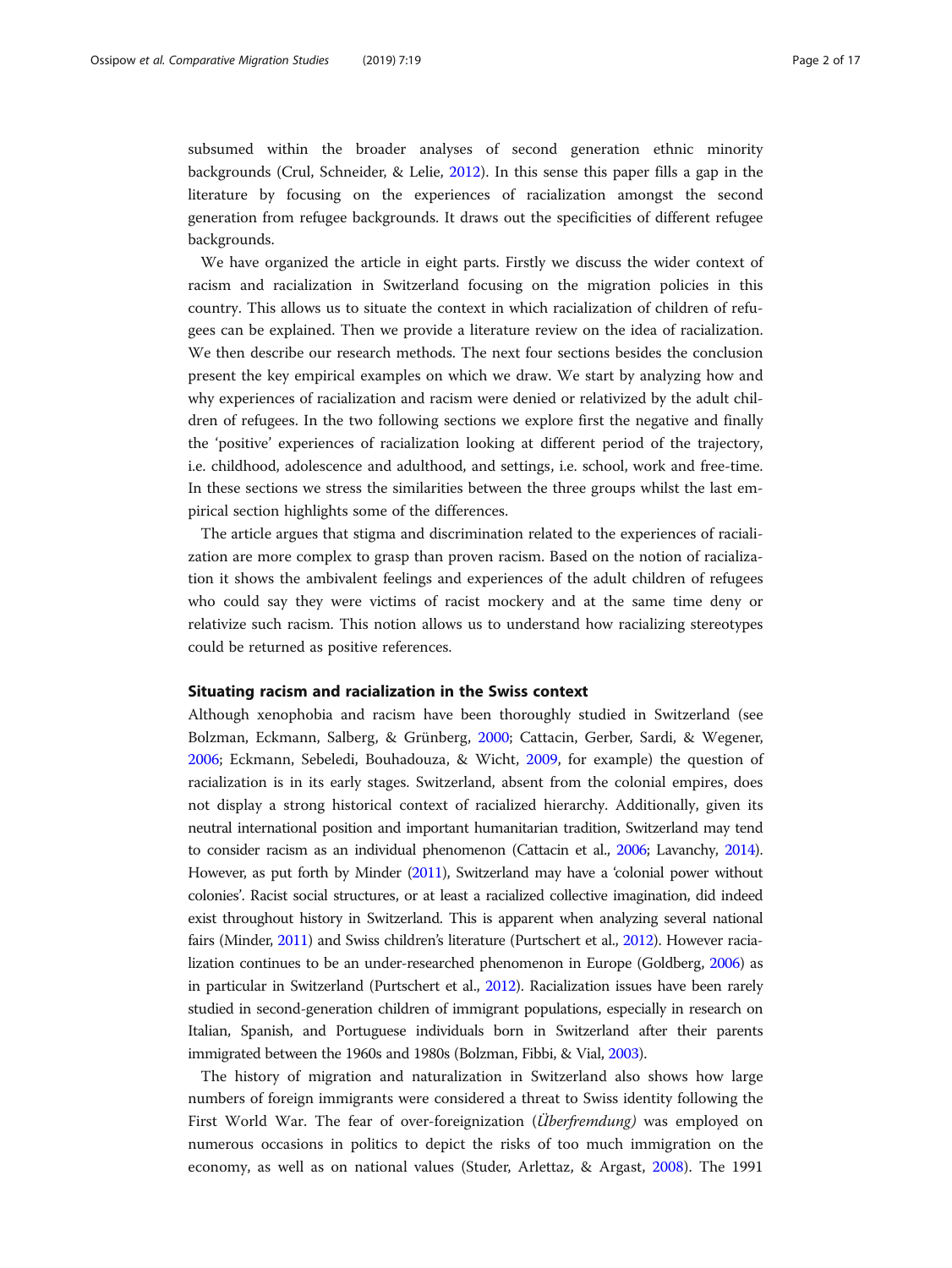implementation of the 3-Circle Model, aimed at integrating Switzerland within its European environment, was essentially economic. However, the 3-Circle Model was based on an underlying racialized categorization that was described as an ethnocentric and "ethno-cultural" model, even at its inception (Mahnig & Cattacin, [2005\)](#page-15-0). One of the criteria used to select individuals for admission was "cultural proximity/distance", meaning supposedly shared cultural, religious, and social values with Switzerland (Alber, Ossipow, Outzambet, & Waldis, [2000;](#page-14-0) Centlivres, Centlivres-Démont, Maillard, & Ossipow, [1991;](#page-15-0) Ossipow & Felder, [2015\)](#page-16-0). The model was consequently considered to be "discriminatory", even "racist", due to it openly determining admission criteria for foreign workers (D'Amato, [2001;](#page-15-0) Michel, [2015](#page-15-0); Piguet, [2009](#page-16-0)). The model was then modified, yet it remains the foundation of a racialized migration management model.

The history of migration policy related to asylum, specifically as it relates to the three populations with which our study is concerned, is influenced by additional factors. The 'Switzerland as a safe haven' origin myth (Parini, [1997](#page-16-0)) encouraged the country to open its doors to political exiles from communist regimes following the Second World War. After the fall of Saigon in 1975, Vietnamese refugees arrived within a fairly favorable context, especially considering that their exile enjoyed a wave of international support (Parini, [1997](#page-16-0)). On the other hand, Kurdish and Tamil refugees arrived in Switzerland between the 1980s and 2000s when the country's migratory and asylum policy was much more restrictive (Mahnig & Cattacin, [2005](#page-15-0)). Between 1980 and 1990 requests for asylum multiplied tenfold. In a context of economic recession, the public saw this increase and its consequent administrative burden as a threat to the country's economic and political stability (Bolzman, [1992;](#page-14-0) Parini, [1997](#page-16-0)). While Vietnamese families benefited from resettlement programs, Kurdish and Tamil refugees often arrive in groups of men, after lengthy and dangerous trips into Europe organized by smugglers (Haab, Bolzman, Kugler, & Yilmaz, [2010](#page-15-0)). Once these men get their situation in administrative order, women and children join through family reunification programs. Beyond a more unfavorable political and economic context compared to Vietnamese refugees, Kurdish and Tamil refugees were often affected by an increasingly unfavorable societal context with respect to asylum; suspicion with regards to their reasons for exile, as well as assumptions that their origin was associated with ethnic conflict and alleged terrorist organizations such as the Liberation Tigers of Tamil Eelam (LTTE) and the Partiya Karkerên Kurdistanê (PKK) (Hess & Korf, [2014](#page-15-0); Tattolo & Wihtol de Wenden, [2016](#page-16-0)).

This overview foregrounds Swiss migration and asylum policies as an essential framework with which to analyze experiences of racism and racialization. These policies explain the persistence of racialization and racism in Switzerland among others in the labor and housing market (Fibbi, Kaya, & Piguet, [2003](#page-15-0); Zschirnt & Ruedin, [2016\)](#page-16-0) and can lead to 'disenchantment' of native-born youth of immigrants and refugees (see Crul et al., [2012,](#page-15-0) p. 20; Portes & Zhou, [1993](#page-16-0)). This persistence of racialization and racism in the Swiss migration and asylum policies but also in the individual attitude (Zschirnt & Ruedin, [2016](#page-16-0)) can also explain why some still do not feel to 'fit in' even when they managed to overcome the structural barriers and achieve a socio-economic mobility (Duemmler & Dahinden, [2016](#page-15-0)). An analysis of public policy by adopting a 'racial' approach, in line with the concept of 'political racelessness' as coined by Goldberg ([2006](#page-15-0)), is therefore necessary to highlight marginalization and minority claims that have remained invisible and silent (see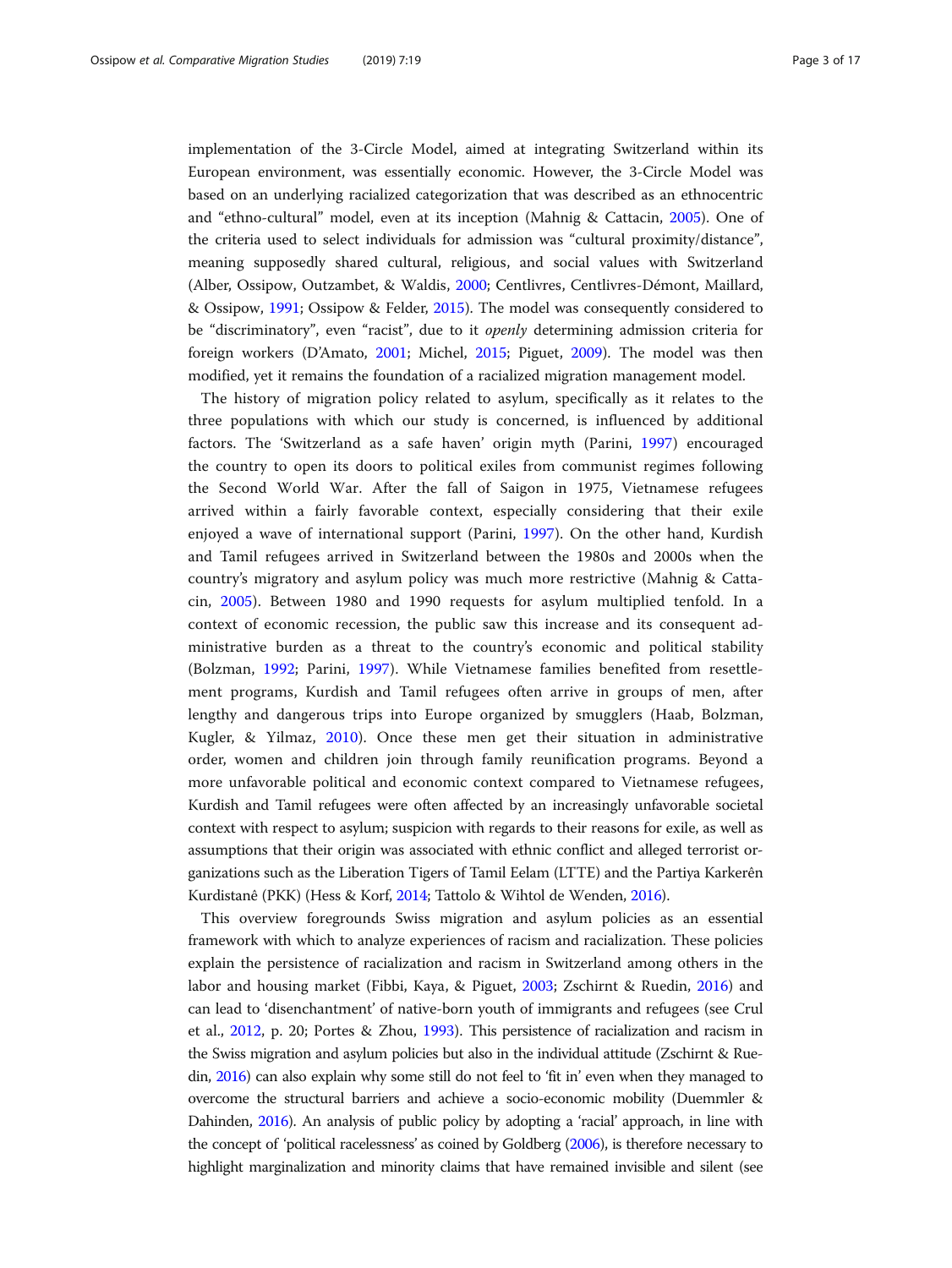among others: Bassel & Emejulu, [2017](#page-14-0); Collins & Solomos, [2010;](#page-15-0) Dorlin, [2006;](#page-15-0) Hirsch, [2017;](#page-15-0) Michel, [2015;](#page-15-0) Purtschert et al., [2012;](#page-16-0) Solomos, [2003](#page-16-0); Solomos & Back, [1996](#page-16-0)).

#### Defining racialization and racism

Before moving on to the main focus of this chapter – the specific experiences of racialization and racism by children of refugees – we want to briefly discuss the literature on racisalization and racism in order to outline some of the conceptual arguments that we shall draw on later. Along with Fassin [\(2006a](#page-15-0)), we argue that one of the first questions to take into account when analyzing processes of racialization is how to consider, and name, social differences that manifested in speech and actions towards certain groups of individuals, thereby objectifying social groups and the means of identifying with those groups. If the notion of race, sensu stricto  $-$  'the belief and affirmation that biologically constitutive differences in population exist' (Fassin, [2006a](#page-15-0), p. 30) – is put into question, studies do still characterize genomic variations in populations considered to be homogenous.<sup>1</sup> Fassin states that 'race, in a strict biological and phenotypical sense' remains a social and biomedical signifier (Fassin, [2006a,](#page-15-0) p. 30). This is why deconstructing the idea of racialization remains a key goal in academic research and contexts considered as being 'diversified' but not racialized, such as in the Geneva area.

We will use the notion of racialization to analyze interviewees' experiences, as it helps prevent 'closure' and 'polarization' that comes with basic racist/non-racist labeling (Rattansi, [2005,](#page-16-0) p. 28). In other words, the notion of racialization enables identification of diverse categorization mechanisms (see Murji & Solomos, [2005](#page-16-0)). Such mechanisms include the following: racialization without racism, phenotype-based self- and exo-categorization depending on context and power dynamics (categorization does not go hand in hand with discriminations in this case); raceless racism when an individual is racialized based on his or her nationality, place of origin, practices or more generally on the controversial notion of 'culture' (Guillaumin, [1995;](#page-15-0) Ossipow, [2011](#page-16-0)), elements that are not linked to phenotypical differences; and racist racialization, also known as racism referring to race, when experiences, behaviors, injustices and discriminations are attributed to individuals that can be labeled using phenotypical characteristics.

As emphasized by several scholars, this categorization of racialization should also include an intersectional and situated approach to avoid a risk of reifying and radicalizing certain traits<sup>2</sup>: 'reified meaning that certain traits are defined as the essence of otherness; radicalized presuming an overemphasis of these traits compared to any other possible characterization' (Dorlin, [2006;](#page-15-0) Fassin, [2006a,](#page-15-0) p. 32; Goldberg, [2006](#page-15-0); Murji & Solomos, [2005](#page-16-0)). This definition includes gender, age, generational dynamics, and social class stratifications. It allows to identify the varied and intersectional power relations as for instance in the case of black women whose claims where silenced from both civil rights movement lead by black men and feminist movements lead by white women (Collins, [2009\)](#page-15-0).

In order to grasp the different forms of racialization, it is also necessary to distinguish who is the author of racialization and racism. Balibar [\(2005\)](#page-14-0) for instance differentiates interpersonal racism and 'institutionalized racism', when racism is indirectly grounded in specific historical and institutional contexts (political parties, for example) to promote unity centered around hypothetical national identity. Although institutionalized racism is not as strong as it was during the Nazi era, during the segregation era in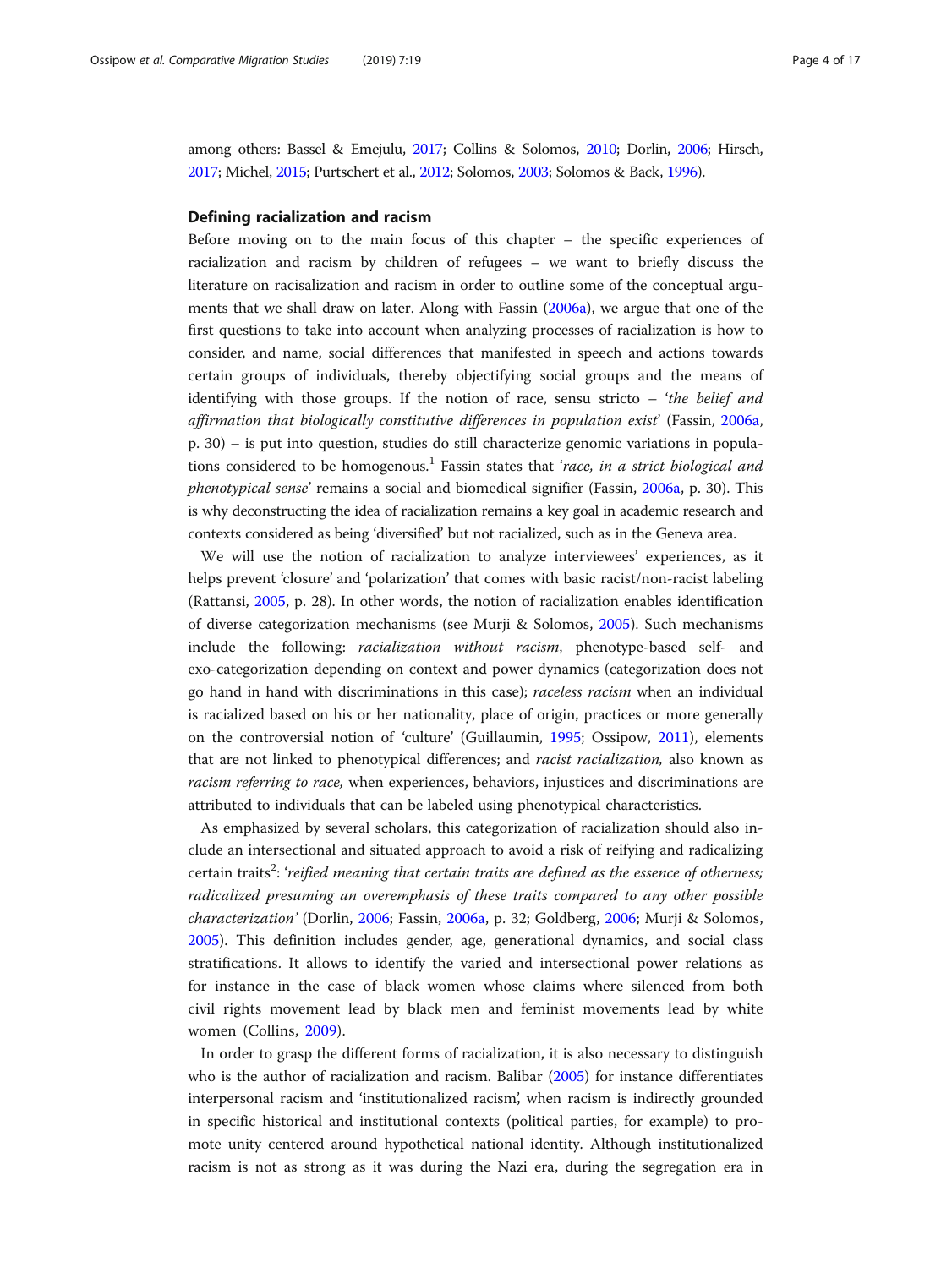South Africa or currently in the United States (Ndiaye, [2006](#page-16-0)), certain forms of racialization persist in specific laws, including those used to manage migration.

Finally, the views, interpretations and reactions of those who are subjected to racialization need to be studied in order to get a full understanding of this phenomenon. These reactions are influenced by the degree of social, legal and political recognition of racialization and discrimination (Bassel & Emejulu, [2017](#page-14-0)). However throughout history discriminations have been buried collectively and not acknowledged in the public sphere (see among others Collins & Solomos, [2010](#page-15-0)). For the French context, which shares with our research setting a similar assimilationist perspective on diversities (see Mahnig & Cattacin, [2005\)](#page-15-0), Fassin shows that discriminations were first rendered invisible and then disqualified in the last half-century (Fassin, [2006b\)](#page-15-0). This scholar notes that French media in the 1990s rarely used the word 'discrimination', and the racial adjective is barely present, although the term 'racism' appears, albeit in reference to far-right ideologies and wording. Since the 2000s the question of racial discrimination has taken a more prominent place in public discourse in France, as in Switzlerand, but the situation is still discriminatory for the so- called minorities, which include children of refugees as argued in the previous section. For Fassin ([2006b\)](#page-15-0), the situation has evolved from one of *denial*, where racial discrimination exists but the facts are not part of public debate, to one of relativization, where the facts about racial discrimination are publicly acknowledged but in such an understated way as to prove discriminatory by default. The discrimination is not necessarily racial and can depend on other factors such as economic ones. He speaks in this case of denegation to emphasize that the relativization is also discriminatory. In other words, those who commit acts of discrimination (employers or social housing providers, for example) take care to make sure they do not appear to do so, or justify their acts. As for the victims, they are hit head on by explanations and contradictions specific to their racialization, without being able to consider such explanations themselves as a blatant expression of racism. Consequently many victims are negated as individuals, beyond their phenotype, and enter a circle of denial or relativization<sup>3</sup> where they attribute their own experiences of stigma and discrimination not to racialization or racism, but to privileges of class, age or gender.

To sum up, the term 'racialization' must be used carefully because it entails a range of experiences: interpersonal or structural racism with more-or-less racist labeling. The term also occasions various reactions: denial, relativization, acknowledged discrimination or struggle against racism. Racialization also varies according to the context of reception and the intersectional power relations. However the notion of racialization is useful as it contributes to establishing a critical distance that enables an understanding of the way in which certain categories of individuals are racialized 'positively' ('Asians,' for example) while others are racialized negatively (people of colour, 'Arabs', or individuals who are recognizable by their name and not their phenotype Fibbi et al., [2003\)](#page-15-0). In the rest of the paper, we will explore the type of racialization experienced by children of refugees from Kurdish, Tamil, and Vietnamese backgrounds in Switzerland, their feelings but also their reflections and interpretations on these experiences. We will focus on the similarities among the three groups and identify then some differences.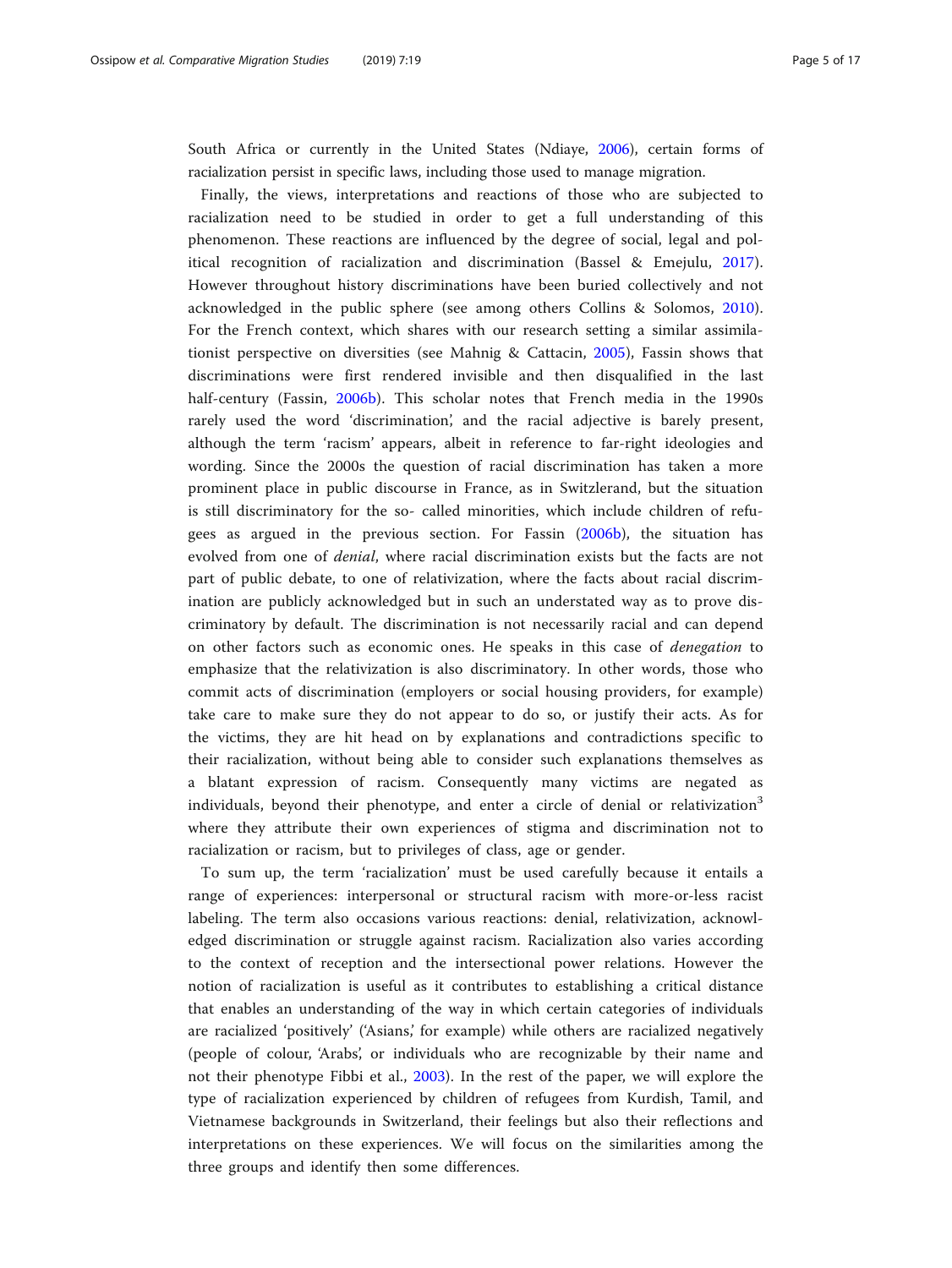#### Methods and data

This article is based on the Swiss sample of a wider research project focused on a cross-national comparison of the experiences of the same three groups of children of refugees, namely the Europe-born children of refugees from Sri Lanka, Turkey and Vietnam living in Geneva, London or Paris. We have collected a total of 135 in-depth interviews: 45 in each country. The three groups of origin were chosen to allow a comparison between the three cities insuring to have sufficient numbers of each group across the three research sites. The group were also chosen because of their differences and in order to study the impact of these differences on the trajectories: different historical linkages, different reasons for migration, varied religions and ethnicities (see author reference). The fieldwork took place in 2014 and 2015 and all the research participants had spent all or most of their childhoods in Geneva.

All the interviews in Geneva were carried out in French and translated for the purpose of this article. The data was collected using in-depth interviews based on a semi-structured topic guide which covered on a range of topics: educational experiences and outcomes, employment, intergenerational mobility in relation to education and employment, social networks, community engagement, transnational relations and reflections on identity, belonging, racism and how refugee backgrounds shape lives. The fieldwork in Geneva provided in particular the opportunity to compare contrasting arrival contexts of immigration and integration, as well as multiple and contrasted forms of racialization and discrimination according to the various origins of the refugees and their children.

Given the lack of a sampling frame and in order to achieve sample diversity, we used a number of different strategies and multiple starting points to recruit interviewees and for snowball sampling: gatekeepers from community organizations, student societies, local politicians, networks of colleagues, personal contacts, social media, etc. We set indicative quotas to guide our sampling strategies and to allow meaningful cross-national, cross-group and within-group comparisons (see Table [1\)](#page-6-0).

To analyse our data, a coding frame has been jointly developed and the data from the interviews entered into NVivo software. The coding frame is composed of 16 categories and 83 sub-categories, as well as demographic variables.

### Denied or relativized experiences of racialization

In this section we analyze the first accounts from the adult children of refugees that we interviewed on racialization, and how and why these accounts tend to deny or relativize the interviewees' experiences of racialization. As argued before, the immigration system has been governed by a racial logic, which is often unspoken. This political and economic context of arrival of the three groups of refugees had an influence on their children's integration and their representation of how they fare in society. This context explains why it may appear complex for children of refugees (also visible immigrants) to express and expose racism and racialization. Although racialization mechanisms are firmly rooted in biographical tales of the children of Kurdish, Tamil and Vietnamese refugees in our study, they tend to deny or relativize in their statements. In other words whilst institutional racism appears throughout individual stories, experiences tend to refer more closely to what Balibar [\(2005\)](#page-14-0) describes as spontaneous or psychological racism, and more rarely to institutional or state-sponsored racism. In fact, most stories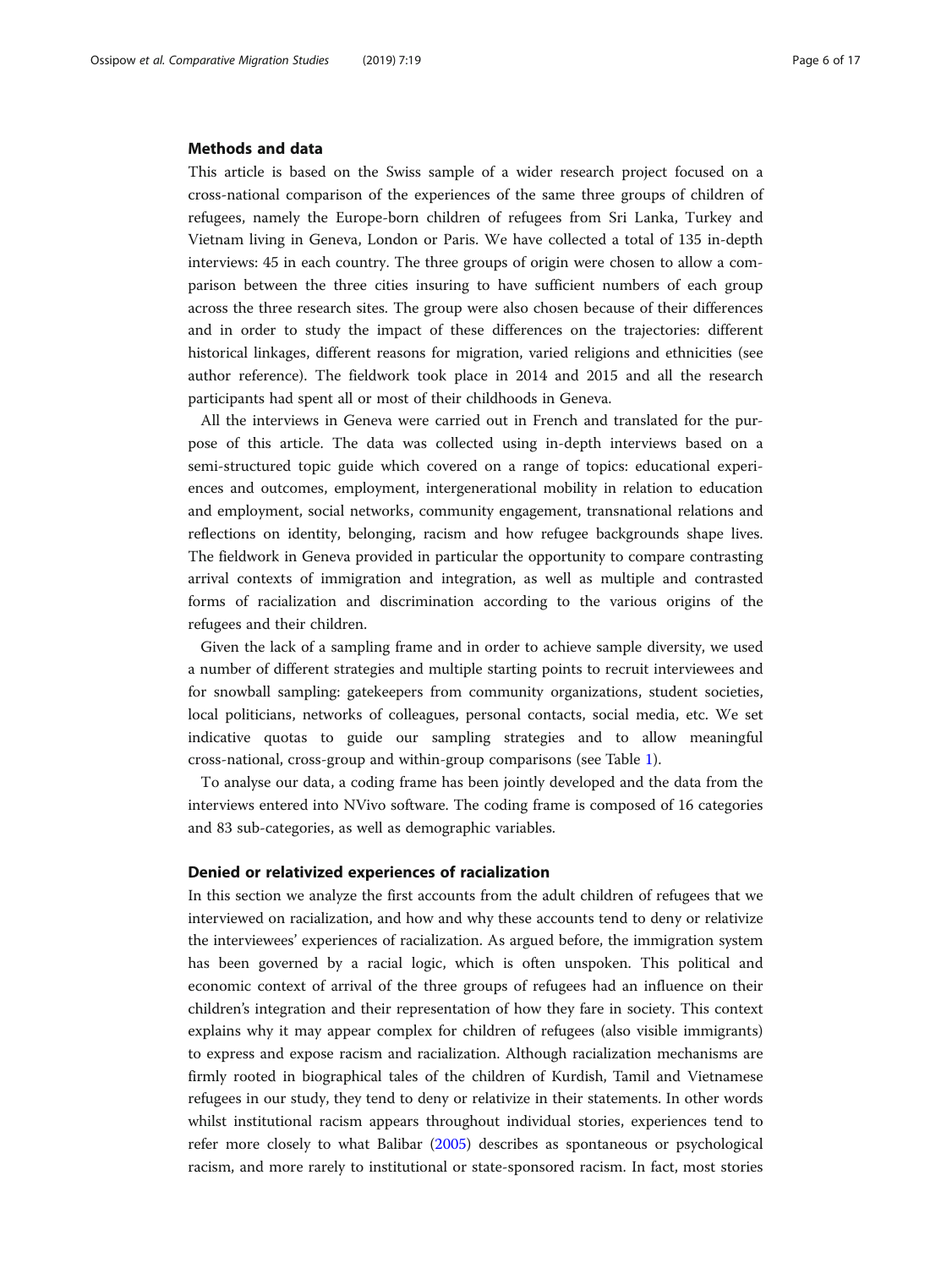| Parents' country of origin |              |
|----------------------------|--------------|
|                            |              |
| Vietnam                    | 15           |
| Sri Lanka                  | 15           |
| Turkey (Including Kurds)   | 15           |
| Gender                     |              |
| Male                       | 20           |
| Female                     | 25           |
| Age                        |              |
| $18 - 20$                  | 5            |
| $21 - 25$                  | 18           |
| $26 +$                     | 22           |
| Education                  |              |
| Only compulsory            |              |
| Vocational                 | 11           |
| High school - ongoing      | 5            |
| Tertiary - ongoing         | 29           |
| Main activity              |              |
| Student                    | 21           |
| Employed                   | 23           |
| Unemployed                 | $\mathbf{1}$ |
| $N = 45$                   |              |

<span id="page-6-0"></span>Table 1 Interviewee's main characteristics

highlight a certain denial of racialization and racism, probably due to the fact that they are told within social spaces – Switzerland and more specifically the canton of Geneva – that claim to place their population's diversity at the forefront without acknowledging the hardships that racial or social class minorities may face (Monsutti, Grange Omokaro, Gazagne, & Cattacin, [2017\)](#page-15-0). However, various authors have mentioned that discrimination at school varies from one canton to another (Felouzis, Charmillot, & Fouquet-Chauprade, [2016](#page-15-0); Gomensoro & Bolzman, [2016](#page-15-0)).

Even in the case where interviewees agree that they have been the target of negative or positive discrimination, and even when they have an ambiguous stance towards their parents and home community (loyalty versus needing to distance oneself from the burdens of 'tradition') they tend to explain the racialization they face as related to their social class and the refugee status of their parents rather than to their phenotype. The children of refugees in our sample consider themselves as being mostly integrated; they speak French, they display excellent social and economic mobility and they have a diverse social network. Most of them are in fact naturalized and are now Swiss nationals. However most of the testimonies we collected went back and forth between denial, relativization and alleged subjection to racialization as we shall see in what follows.

Several interviewees underlined the diversity of their educational environment, defining it as 'mixed', 'really mixed', or 'multicultural', in line with the conventional social rhetoric highlighting their canton's diversity (Monsutti et al., [2017\)](#page-15-0). Many of them refused to consider their school environment as racializing or racist, even when describing a specific experience of racial discrimination. Some interviewees stated that racism might be more psychological than structural. Concerned to prove that they or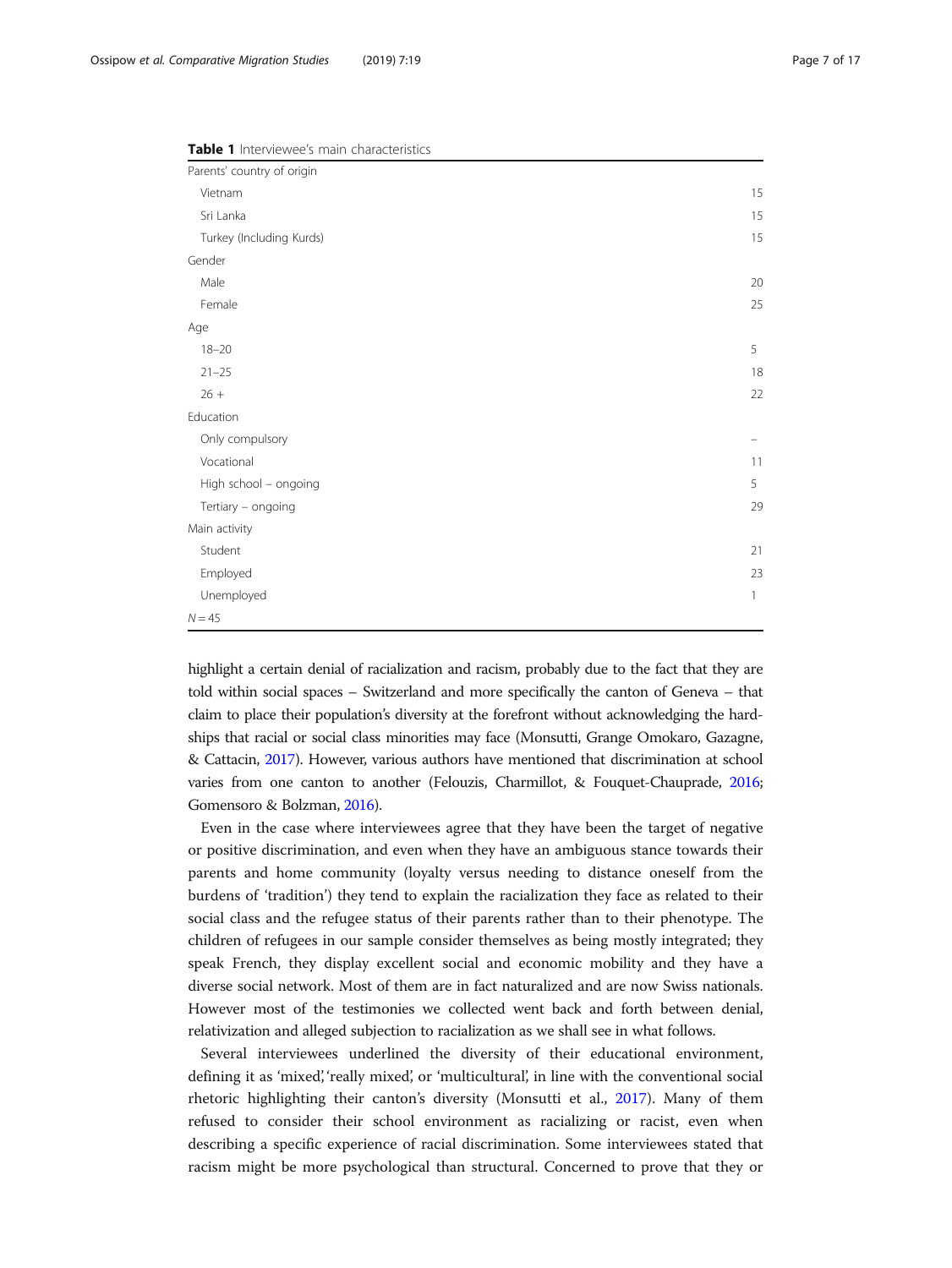their own social environments were especially open-minded, some interviewees made stigmatizing statements about people sharing their origins or about others with foreign origins.

When asked about possible stigma, Eva, a young woman of Vietnamese origin, trivializes racialization by referring to the diversity she experienced in school. *T* actually wasn't the only immigrant, there was a lot of diversity in the neighborhood, there were Venezuelans, I mean people came from all over so I never felt the stigma of not being Swiss. I felt like everyone came from somewhere, but not from Switzerland.'.

Sibel hails from a Kurdish background and, despite the same type of comments, stressed the importance of differences in social class. 'Well, no, [there was no stigma], we actually lived in a neighborhood [...] where on one side you had villas and on the other, you had the working-class houses [...]. And we lived in the neighborhood with the buildings and there was more of a difference, I would say, a social difference. I mean at the time, I didn't really get it, but the kids who lived in the buildings all had parents who were migrants, working class, it was like a hierarchy, based on social class.' Despite this observation of a certain form of socio-spatial segregation where immigrants are housed in working class neighbourhoods with collective housing, Sibel adds that she benefited from her situation as a child of refugees in a city that, at the time, wasn't very open to immigration. *'I got a little lucky because when we arrived, there weren't many* children of immigrants so back then we still had private tutors… so actually, while the other kids were doing crafts, I was getting French lessons'. As a current volunteer for organizations that help support students in need, she notes that tutoring is rarer now and that students are more quickly and systematically placed in special education classes, separated from ordinary classes, especially when faced with language difficulties due to parents not speaking French at home, or speaking it poorly.

Diverse origins and status among classmates is experienced as a positive component of the school experience. Besides, most interviewees explain that they were 'foreigners among other foreigners' and did not stand out in that respect. Only a few children of refugees mentioned their status as a visible foreigner. Nhu Quynh, a woman of Vietnamese background, recalls, 'Well, let's say that when kids are young, they're stupid and cruel, let's put it that way. [...] There was a lot of diversity at school, but in my class, there were three kids who were clearly foreigners from their [ faces], and the rest were European. It led to a couple of arguments.'

For many interviewees racialization and racism were part of their every day. However in the Swiss context such memories of insults, taunts, and jokes about their origin or looks are frequent for children of refugees, yet are often relativized as benign experiences devoid of consequences and attributed to blunders, ignorance or childhood foolishness. Minh Quang, of Vietnamese descent recalls, 'But on my end [...] I had a great childhood, there weren't any… I mean, maybe I got made fun of a little bit at the start, […], but I don't think it was mean, it was more about having fun than discriminating against anyone.'.

From these few quotes we can see that children of refugees position themselves somewhere between denial and relativization and do not put the spotlight on experienced racism: either because they were surrounded by other children of immigrants, or because they easily found their place in classes with Swiss nationals, or because they tend to attribute stigma to differences in social class, professional downgrading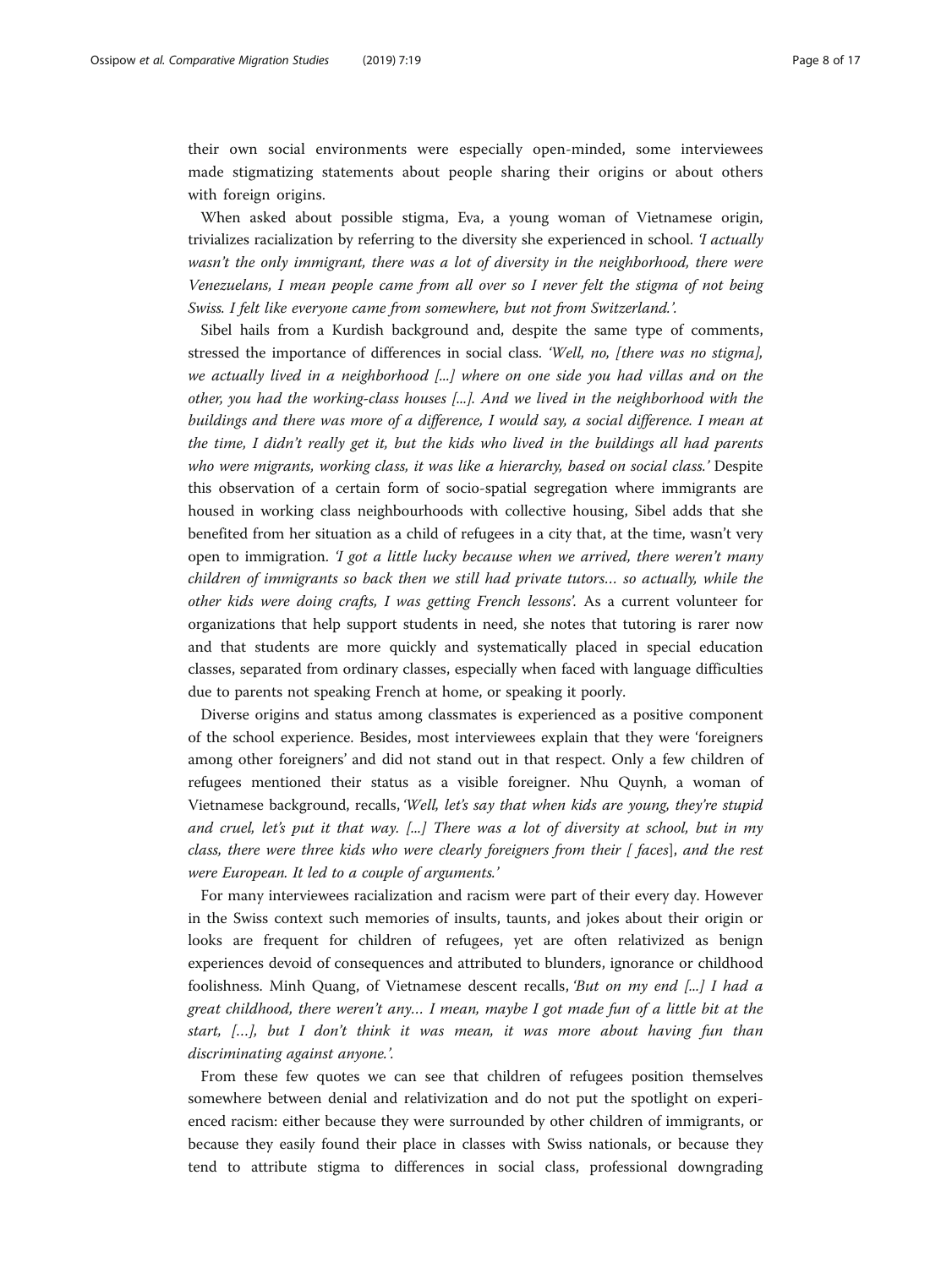experienced by their parents, or a lack of orientation with respect to the cantonal school system and not to racialization.

Denial or relativization of racialization abound among our interviewees and represent a common experience and reaction towards racialization. However, when we get a detailed look at the life stories of descendants of refugees, recalls of discrimination related to racialization or racism emerge progressively as we shall discuss in the next section.

## Negative experiences: from interpersonal to structural forms of racialization and racism

The negative impact of racialization takes different forms in the accounts of our interviewees: we can categorize them along with Balibars' distinction of 'interpersonal' and 'institutional' forms of racialization and racism (Balibar, [2005](#page-14-0)). Accordingly, the reaction will be different: sometimes not acknowledged, sometimes silenced or voiced by the victims. Piraï is a young woman of Tamil background, who tells the story of long-term racism. After moving to a new place, she remembers classmates in elementary and secondary school making fun of her. 'Once I left [the neighbourhood] and we got a new apartment, it was really hard. I remember that some kids were pretty racist. I remember that in my group, two kids were really racist and kept calling me black.' Xuan Thu, of Vietnamese origin, also remembers suffering through racist taunts from his classmates although he tends to explain the situation in part by childhood immaturity and the school socio-spatial context. 'I was the kid in the class that was different from the others, and probably even more so in a neighborhood with few foreigners… I think the hardest part of being a kid for me was that, it was being physically different, feeling different and seeing that others could see it too and judged me based on that...(...) children are children, they don't like differences…'.

Apart from racism described as such by victims and experienced during childhood, other types of racialization appear mostly when children begin to attend either secondary schools (where high grades are required) or vocational schools (around the age of 12). Several individuals mentioned that they were signed up for vocational training despite good test scores, as if children of refugee families were unable to attend a demanding programme because their parents do not speak French very well, and may not have the means to properly supervise or support their children during their studies. This is a paradoxical position, given that most interviewees are currently enrolled in brilliant studies and often explain that they owe their diligence to the pressure put on them by their parents, who would do anything for their success (including paying for tutoring or private school). This process, however, is racialization in its most negative sense, leading to 'a social domination-subordination relationship that is based on origin' (Poiret, [2011,](#page-16-0) p. 108). Sibel, a young woman of Kurdish origin with a university degree, has fond memories of school and her teachers, although she now perceives how she was discriminated both on a racial and social basis by certain teachers in the choices she made for her education. 'Looking back, I see it now, but at the time I couldn't put words on it… certain teachers had stereotypes, were biased… when it came to being a daughter of migrants, to not have the same chances as everyone else in life… For example, when I was in secondary school, [...] there was the programme that leads up to the Matura, and [...] teachers were saying that I wouldn't be able to keep up as there was a lot of German and a lot of English, [they say] "It would be too much for me and my parents." Since the teachers were saying this,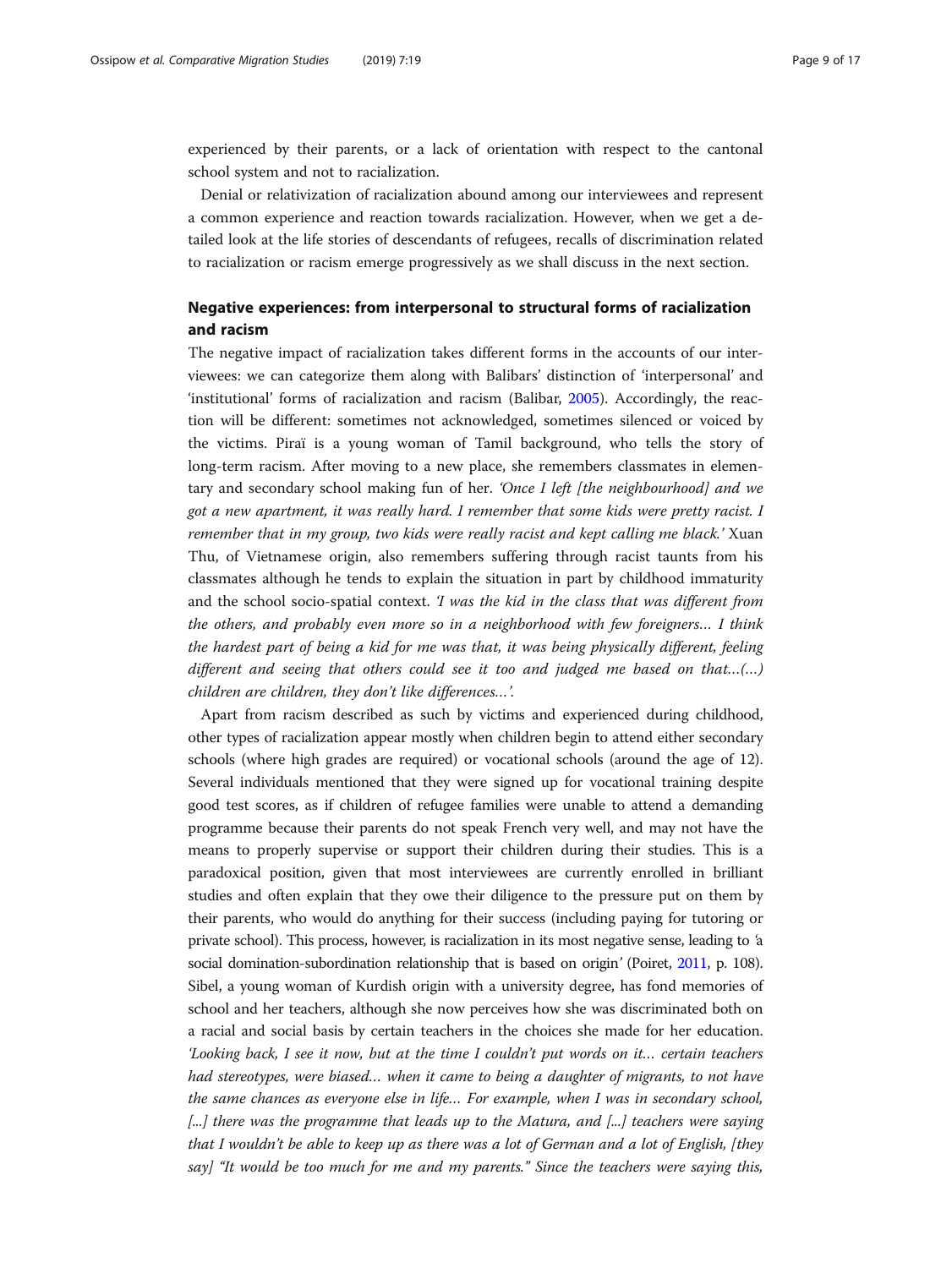## [my parents] didn't go against their view. So I didn't go into the Matura programme! There was a lot of bias there.'

In some cases, as in Sibel's, teachers or schools justify educational downgrading by invoking the difficulties faced by parents in supporting their children when they enroll in demanding programmes, or because of the insufficient French language skills of their children. In other cases, even the apparent shyness of a child is used as a means of justifying enrollment in a less prestigious programme than the child could potentially cope with.

The parents' poor knowledge of the school system plays an important role in being unable to (or unwilling to) go against course choices made by teachers. Resistance does not often occur in these cases, but when there is resistance, it often comes from the victim her/himself as in the case of Zaraa, a young woman of Kurdish descent. 'They always enrolled me in lower courses than what I deserved!  $[...]$  I fought to get into the gymnasium [i.e high school], I had enough points for the Matura  $(...)$ , some teachers  $(...)$ they recommended another course choice and I replied in a mean way for my age back then "but if I have the points, you really think I won't give it a try? I'd rather try and fail than give up just because my teachers don't find me worthy enough!" I got back at them several years later, I went to that teacher's mailbox and wrote a letter saying that I got a political science degree so "watch out when you say things about kids, you can be sure that some of them will fight against your ideas".' Despite these hardships, Zaraa explains how the social context of her schooling helped develop resistance to educational discrimination. 'At the gymnasium,  $[\dots]$  I was with a lot of people, first of all who were very well-off from a social standard and they boosted me up a little more. I had good grades, and since I had good grades I didn't fall [...] into the trap that all children of refugees fall into if nobody encourages [...]. It's just that once somebody makes you feel inferior, if you don't take it upon yourself to fight, you'll end up […].'

As underlined in the introduction, given the young age of our sample (18–37 years old), recalls of racialization related to the employment are fewer than those concerning school. Among our interviewees, 23 were under 26 years old when the study was conducted, meaning that most of them had not yet completed their studies or were just starting out in their professional life. However, the detailed analysis expressed by Amed, a man of Kurdish descent provides an idea of the discriminations children of refugees can experience in a professional setting. 'I saw it on a professional level, that it was, even if I found a job very quickly, it was harder to go much further. [...] You're constantly hearing that you're different [...]. I realized, at least in Switzerland, [...] that it was pretty perverse. What I mean is that nobody says it to your face, but they make you understand all the time […]. My name is Amed, and if I was called Mario and I came from Italy, there would be much less of a problem.' Apparently considering that entering the professional world is easier for European non-visible immigrants, he adds, 'With the bias people have in their minds, they say to themselves "Oh, he's from Turkey, that's a Muslim country"… so you need to make a lot of efforts, twice as many, even in your work, to get to the same level and gaining acceptance. [...] Even now I can feel it, where I currently work. I have a very good position, I've moved up but [...] every single time I need to make that extra effort [...] I have a first name that sounds Muslim… there you go, I'm a foreigner, and when people look at me my skin tone isn't Swedish.' He does admit, as underlined by Fibbi et al. [\(2003\)](#page-15-0), that the racialization he has experienced and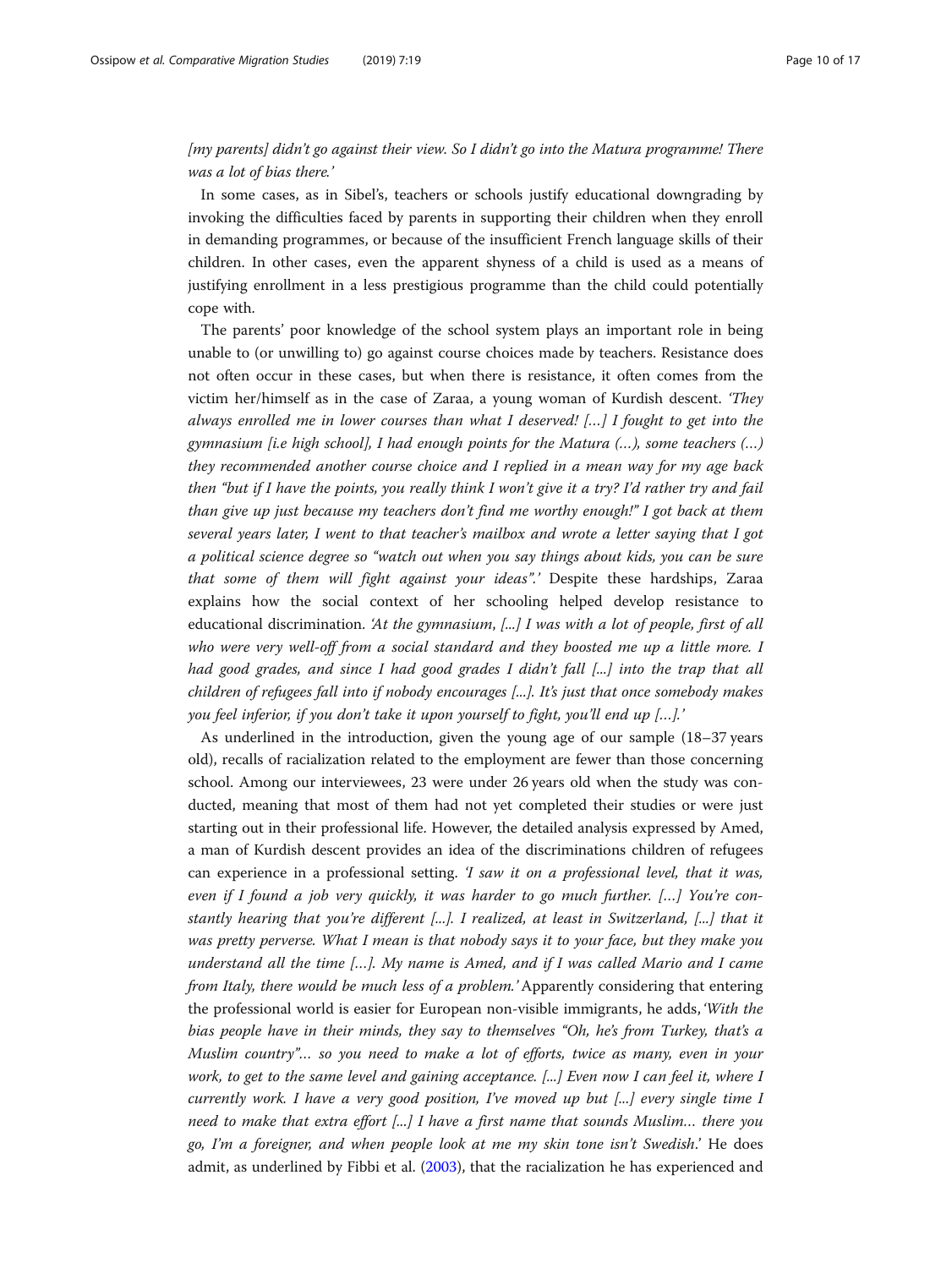continues to experience is not solely linked to a phenotype. *'It's true that I'm not neces*sarily typically Turkish-looking. I could pass for an Italian but then there's my first name.' Amed's story illustrates how racialization is not limited to stigma related to physical appearance, but also pertains to places of origin that individuals may be linked to, sending them back to 'an incarnation of [their] group of origin that [they must] deal with' (Poiret, [2011,](#page-16-0) p. 107).

The children of refugees from Kurdish, Tamil and Vietnamese backgrounds had different negative experiences of racialization during either their childhood, their adolescence or their adulthood. The meaning and impact of the racialization varies as we have highlighted when the author is a peer, a teacher or a line superior. Whilst cases of interpersonal racialization are part of their daily experience and systemically relativized by our interviewees, when the racialization can have an effect on their socio-economic mobility, as in the case of the teacher orienting to a vocational school instead of university, they point and name the discrimination and racism. However it does not lead them to look for reparation from a legal point of view denouncing for instance the teacher to the school or justice.

## 'Positive' experiences of racialization: exotic racialized differences, self-racialization and stigma reversal

Negative experiences of racialization were often evoked in relation to the educational and professional context whilst the positive references to racialization were more often experienced in social and leisure contexts such as hobbies. For instance, in the case of those who participate in activities related to parental context of origin that encourage endogamous social relations (for instance classes to learn the language of origin of their parents, traditional music and dance, community sports leagues). Although such activities are depicted positively, as entertaining, they are also used at the time to emphasize exotic racialized differences. In perpetuating traditional customs, children of refugees are portrayed as different from 'Swiss society.'

Certain individuals mentioned that they benefited from special support from neighbours and teachers and, globally, from positive associations with their origins. Eelachevi, a woman of Tamil descent, explains that she and her sister were once walking to school on their own, since their parents both worked early mornings, when they crossed paths with an elderly neighbour from their building who walked them to school. This chance encounter was a deciding moment for the young woman and her sister: the neighbour took them under her wing and became close to the whole family. She offered to pay the security deposit for the family's apartment, allowing them to move into a larger home, came over on Sundays for a family meal, attended all the birthdays and Christmas celebrations, taught the girls to ski and supervised them when they did their homework. This encounter with an individual who plays an influential role on the life of children of refugees is not a widespread experience in our sample, yet was mentioned by a dozen interviewees.

The Asian Nerd cliché gives a different illustration of racialization with positive effects. These experiences appear frequently in the stories of interviewees of Vietnamese descent such as Carole – like other children of Vietnamese refugees with university degrees – who has little fear of discrimination in the job market. 'Yeah, I think that when you graduate from  $X$  (prestigious university), it changes things because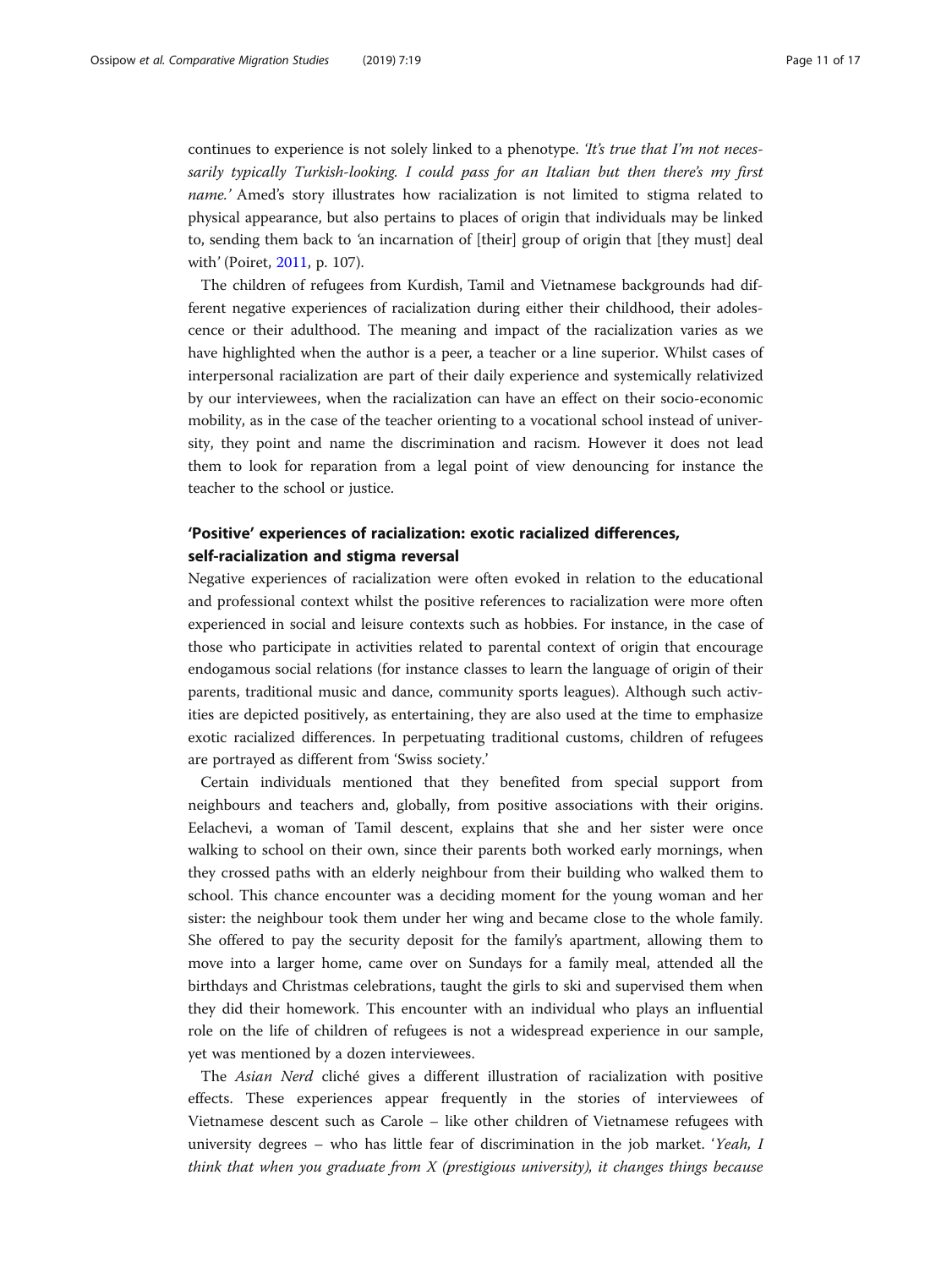it doesn't lead to a job where your appearance matters and maybe in that case, it can go in my favour because of the "Asian nerd" thing, where people think that Asians are harder workers and all that.' The underlying positive connotation of this type of racialization leads to positive consideration by those affected, as illustrated by Carole's reaction to comments by her fellow students. 'At the end of the year, I think "Maybe it's not going to work out, maybe I won't pass and all that,", and everyone is like "Of course you'll pass, you're Asian!" [Laughs.] On the one hand it makes me feel better! It doesn't make me mad either.' By embracing the Asian Nerd cliché and expanding it to her whole family, she appropriates this specific form of racialization, interpreted as a type of positive stigma.

Several interviewees describe how, by distancing themselves from the appropriation of bias used to transform it into a personal strength related to a specific origin, they managed to use this type of racialization to their advantage in school or at work in line with the theory of stigma reversal coined by Erwin Goffman [\(1986\[](#page-15-0)1963]; see also Chimienti, Counilh, & Ossipow, [2019\)](#page-15-0). Truc Linh, a young woman of Vietnamese descent, explains how her foreign origin (that she herself describes as exotic) is an excuse to meet new people, as well as a strength in her career. She recounts how she used the 'Asian nerd' cliché to her advantage when looking for a job. 'I think employers appreciate the discipline, the loyalty and precision, this very Asian side of things. They're very Asian characteristics! We're also great employees because we have a lot of respect for hierarchy since we experienced it in our families [...] often people will think "she sure isn't the one I'll have problems with".' The example of Truc Linh, at the crossroads of stigma reversal and self-racialization, is a good illustration of how complex the consequences of racialization are on the life of those who experience it, even when it is positive.

#### Differences in experiencing racialization

Whilst we have so far argued that the migratory and asylum system is an essential framework in which to analyze experiences of racialization and racism and insisted on the similarities among our interviewees, these experiences have also to be analyzed according to: the individual life paths (socio-economic or demographic data, education, employment, social network); the role each individual considers as his or her own in society; and the importance given to their personal stories of racialization. This lens allowed us to identify some differences between and within the studied groups.

The most discriminated against are also those who tend to deny or relativize more often their every day experiences of racialization or racism, whilst those with a higher socioeconomic status more often name such experiences. By telling the story of their own experience with racialization, these individuals act as the spokespersons for those who are racialized, who are harmed by racialization, and are unable to make their voices heard. We found more second generation from a Vietnamese background in this situation than in the other groups.

We found also some gendered differences. Independently of their group of origin young women appear more highly impacted by racialization or self-racialization than young men since they often separate themselves both from the male students and from female students with Swiss backgrounds. The young women explain this attitude by a family education that prevents them from going out at night and taking part in student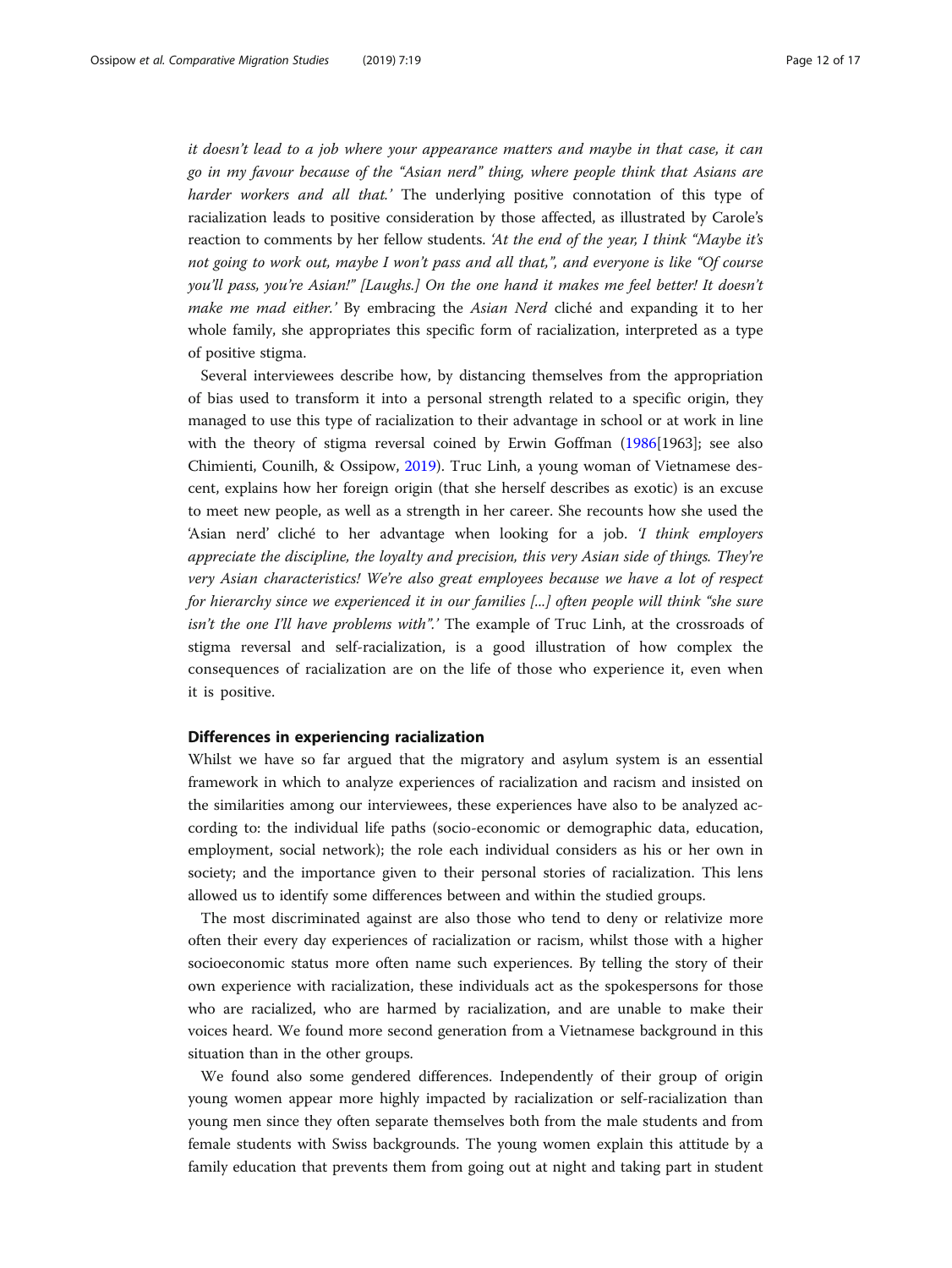social life in the same ways as their male counterparts. Kalaïpunga, for instance, a young woman of Tamil descent, explains that since she started at her university, her network of friends is mostly made up of girls she has studied with, and most of them have a foreign origin (African, or Asian). They do not hail from Sri Lanka, however Kalaïpunga adds that they all share (unlike according to her Swiss women) strong family bonds, or a certain point of view on the role young women have within the family. 'We all go to a lot of weddings, and we know that we have the same kind of lifestyle. [...] We have a lot of things in common, and we don't feel as comfortable around European girls.' Kalaïpunga, as a young Sri Lankan woman, is not allowed to go out late, but adds that it does not bother her because she 'appreciates simple things in life, a nice meal, going to the movies, not big parties or going out.' She acknowledges the gender-specific aspect of this student social life, supervised by parents and social norms, when she talks about her brother, who enjoys going out to parties, and explains that he has 'more freedom' than she does. Her situation, common among our interviewees to other women with Tamil backgrounds, can be interpreted in different ways. On the one hand, one can see here a form of self-exclusion due to the internalization of the pressures that stem from the norms and values among the group of origin, in order words in terms of 'symbolic violence' (Bourdieu, [1979\)](#page-15-0). On the other hand, this selected network can be explained in terms of 'elective affinities' chosen by the persons and allowing more agency (Weber, [1964/2004\)](#page-16-0). Further intersectional analysis that go beyond the purpose of this article are needed in order to provide a full understanding of the situation of these women.

Other differences between the three groups seem to be more related to their parents' narratives, contexts of origin and diverse reception conditions from the host society. The context of reception is not only related to the national migratory and refugee policy but could depend on a subsystem such as the school system (Crul et al., [2012](#page-15-0)). Individuals of Sri Lankan descent seem to deny racialization more than others, perhaps in part due to the convergence of humble living conditions, but also a decreasing political threat with the dissolution of the Liberation Tigers of Tamil Eelam organization, and a non-threatening and non-invasive perception of Hinduism in the Swiss public eye.

Kurdish refugees are more inclined to condemn racialization and racism despite the often low socio-economic status of the parents in Switzerland. However the fact that the interviewed descendants of Kurdish and Turkish backgrounds are often more politicized than those with Vietnamese or Tamil backgrounds might explain they developed a 'political capital' and more awareness to voice when they are victims of racialization (see Tattolo & Wihtol de Wenden, [2016](#page-16-0)). Besides, the relationship between individuals of Kurdish origin and Islam creates a specific vulnerability to racist discrimination, although many are in fact atheist (as encouraged by the PKK) or Alevi (which is strongly differentiated from Sunni and fundamentalist Islam). The ongoing fight for Kurdish independence and Kurdish involvement in the fight against ISIS in Syria, in turn makes them more visible to a Swiss audience and gives them an anti-establishment image. Moreover, PKK rhetoric is inspired by Marxism: condemning social inequality and discrimination is a strong part of the political activism on the part of descendants of Kurdish refugees, contrary to the experience of descendants of Vietnamese refugees who fled a Communist regime and tend to defend commercial capitalism, and contrary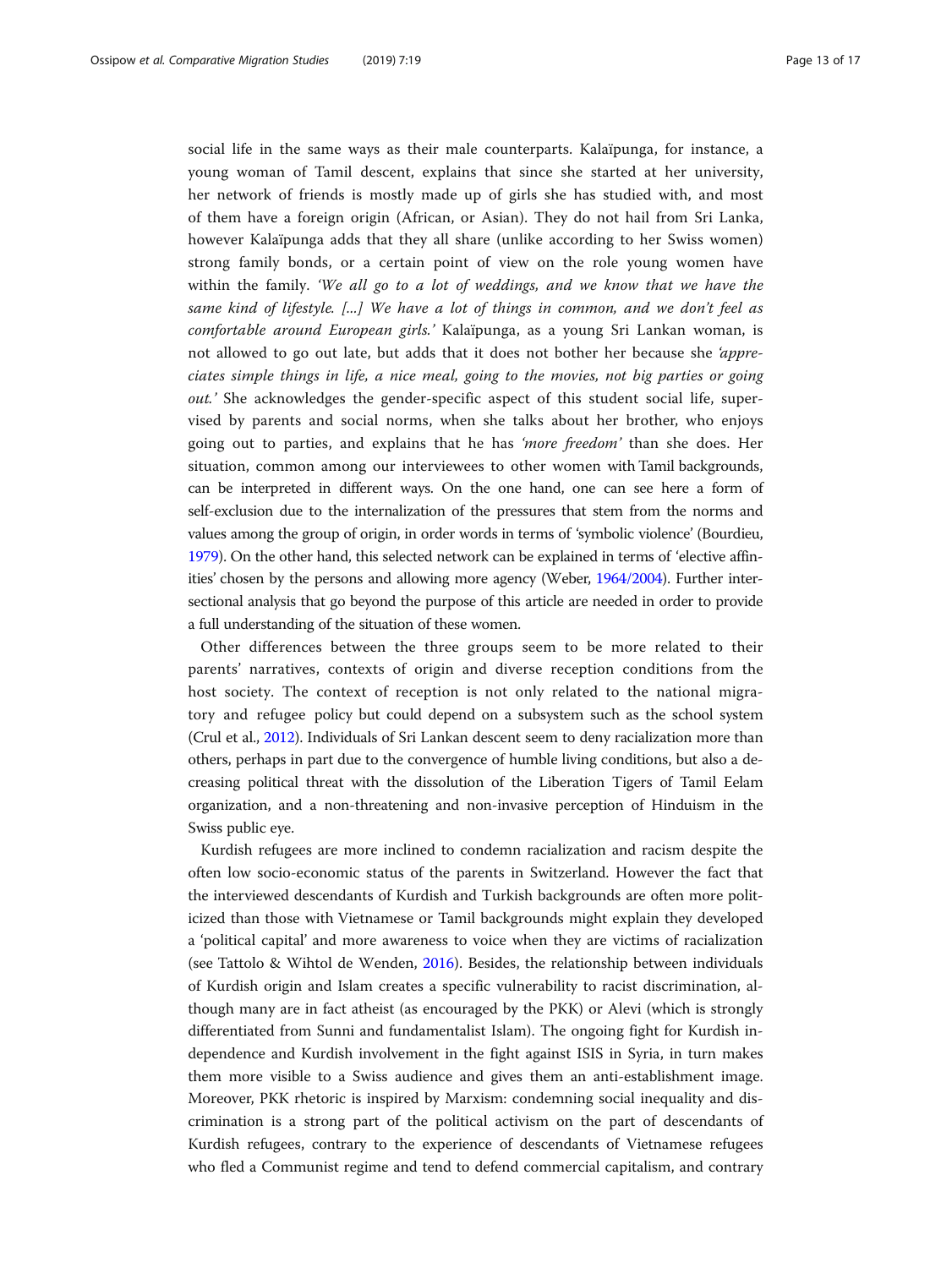to that of descendants of Tamil refugees who embraced Swiss values of individualism (Moret, Efionayi-Mäder, & Stants, [2007](#page-16-0)).

As we saw in the introduction, Vietnamese refugees were well received compared to other groups. This might also explain that the interviewees of Vietnamese descent are the only ones to mention a form of 'positive' racialization, linked to a more favorable context when their parents arrived in Switzerland as well as a higher socioeconomic status for some.

### Conclusion

In this paper we have highlighted that racialization takes different forms in the testimonies of our interviewees confirming previous literature: from every day forms of racialization to overt structural racism through vocational orientation during school or barriers to upwards social mobility in the professional world.

We have also shown that the Swiss context is still one of denial and denegation of racial discrimination, both by the authorities and the targeted individuals. Although children of refugees are daily racialized, they tend to deny or relativize these experiences by attributing the discriminations they face to so-called underprivileged social class issues. They act that way in conformity with the Swiss context of 'political racelessness' (Goldberg, [2006\)](#page-15-0). Lack of structural recognition and the related deficit of mechanisms of denunciation make the experiences of racialization more complex to grasp than obvious and proven forms of racism.

The various types of racialization discussed in this paper do not appear to have vastly hindered integration, upwards mobility, or life projects for the children of refugees interviewed throughout the study which provides some contrasting insights to the link made in previous literature between racialization and integration (Portes & Zhou, [1993\)](#page-16-0). However, this result has to be read carefully as racialization can still explain barriers to belonging, as in Sible's case. 'We have always to justify our identity, we have always a label, we have to endorse a label.' Our data places intergenerational social mobility pathways for children of refugees in the same general upwards dynamic as children of immigrants. However, second-generation immigrants currently tend to blend in with the general Swiss population, whereas the children of refugees interviewed for the study are still identified as foreigners despite their Swiss passport and socioeconomic success. Their identity is made more complex by racialization as highlighted by Truc Linh who mentions how complicated it is to know how to introduce oneself to others who focus on physical attributes irrelevant to her reality: 'You'll say "I'm Vietnamese" but (…) my Swiss friends (...) would say "no you're not, you're Swiss", but when you say "I'm Swiss", everyone else goes "you don't look Swiss… (laughs)" (…).'

Finally we can suppose that those children of refugees that we were unable to add to our sample, and who may have a more complicated educational and professional pathway, may remain affected by racialization related to their physical appearance and name for longer periods of time. Racialization may directly affect their upward mobility on an educational or professional level, as well as an unstable feeling of identity. This pleads for more research using a 'racial' approach in order to bring to the fore different social experiences, along a line of varied and intersecting power relations.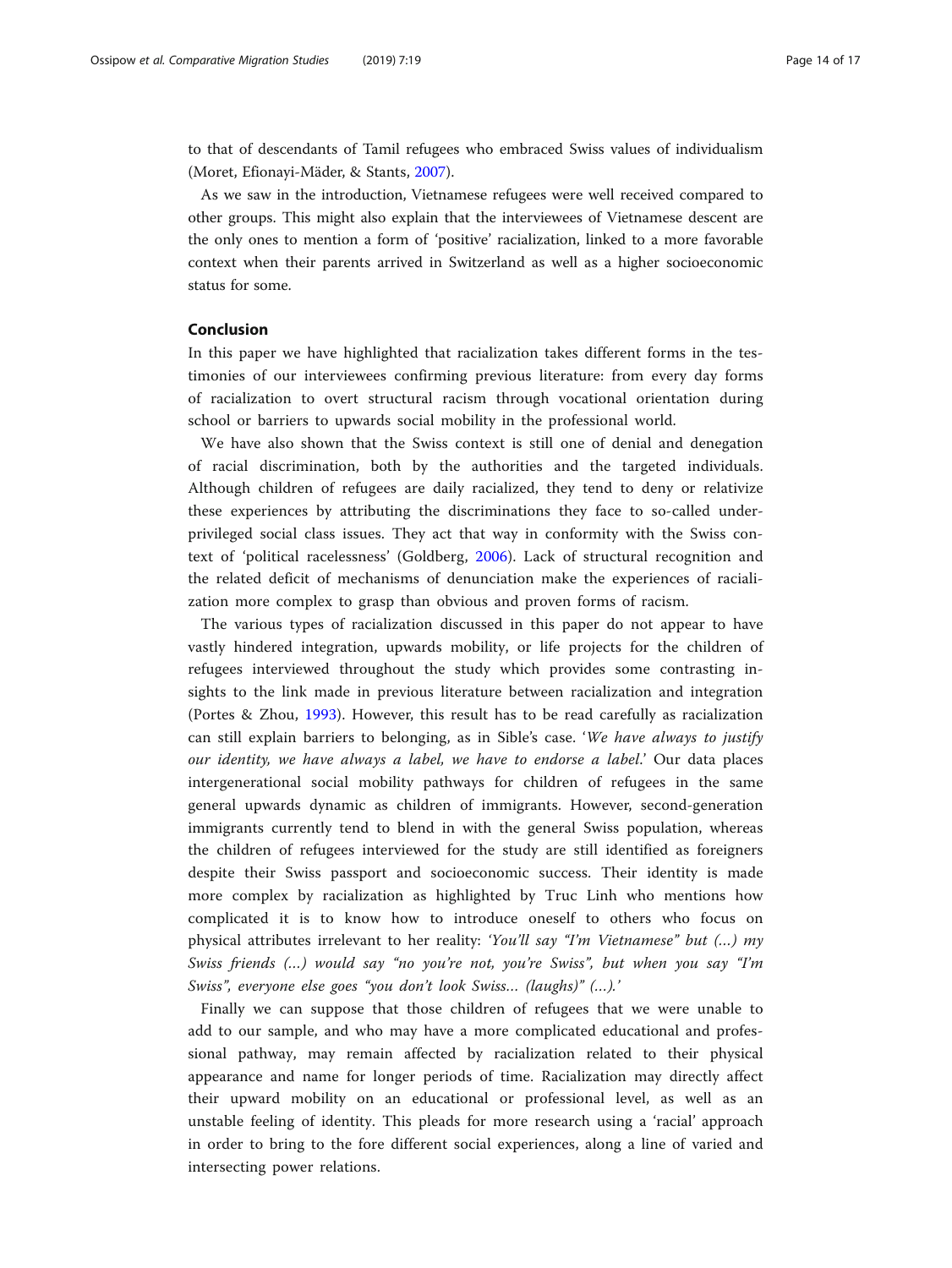#### <span id="page-14-0"></span>**Endnotes**

<sup>1</sup>See also Collins & Solomos, [2010](#page-15-0); Solomos, [2003](#page-16-0); Solomos & Back, [1996.](#page-16-0)

- $^2$ See among others Kimberley Crenshaw ([1989](#page-15-0)) and Sandra Harding ([1991\)](#page-15-0).
- $3$ We use the term *denegation* when the relativization is not made by the victim

of racialization.

#### Acknowledgements

Thanks to the interviewees and our colleagues on the project: Alice Bloch, Shirin Hirsch, Giovanna Tattolo and Catherine Wihtol de Wenden. Thanks also to the appointed editor for this SI Andreas Pott and the anonymous reviewers of this journal for their very helpful comments, as well as to Karin Milovanovic for her support during this process.

#### Funding

The study on which this paper draws has been financed by the Swiss Network for International Studies project number 13–6401.

#### Availability of data and materials

<https://snis.ch/project/children-of-refugees-in-europe/>

#### Authors' contributions

All authors have approved the manuscript for submission.

#### Authors' information

Laurence Ossipow is an anthropologist and Professor at the University of Applied Sciences Western Switzerland – Social Work in Geneva (HETS) where she has been director of the research for the School for many years. She is a specialist of issues related to migration, social inclusion and citizenship and has conducted a number of research projects in this field. University of Applied Sciences Western Switzerland - HES-SO Genève

Haute école de travail social

28, rue Prévost-Martin · case postale 80 · 1211 Genève 4

#### [laurence.ossipow-wuest@hesge.ch](mailto:Laurence.ossipow-wuest@hesge.ch)

Anne-Laure Counilh is a social geographer. She defended a PhD thesis on migration of transnational migrants from West Africa in Mauritania in 2014. Her attention is focused on migrations, transnational mobilities and socio-spatial interactions. For the Children of Refugees in Europe project, she served as research assistant. She currently teaches and continues her research on migration at the University of Applied Sciences Western Switzerland – Social Work in Geneva (HETS).

University of Applied Sciences Western Switzerland - HES-SO Genève

Haute école de travail social

28, rue Prévost-Martin · case postale 80 · 1211 Genève 4

### [anne-laure.counilh@hesge.ch](mailto:anne-laure.counilh@hesge.ch)

Milena Chimienti is a sociologist and Professor at the University of Applied Sciences Western Switzerland – Social Work in Geneva (HETS). She has researched and written mostly on the sociology of migration, processes of marginalization and forms of agency, both individual and collective, in situation of vulnerabilities. She was the main coordinator of the "Children of refugees in Europe" project.

University of Applied Sciences Western Switzerland - HES-SO Genève Haute école de travail social 28, rue Prévost-Martin · case postale 80 · 1211 Genève 4

[milena.chimienti@hesge.ch](mailto:milena.chimienti@hesge.ch)

#### Competing interests

The authors declare that they have no competing interests. We confirm that the content of the manuscript has not been published, or submitted for publication elsewhere.

#### Publisher's Note

Springer Nature remains neutral with regard to jurisdictional claims in published maps and institutional affiliations.

#### Received: 20 December 2017 Accepted: 28 January 2019 Published online: 14 May 2019

#### References

Alber, J.-L., Ossipow, L., Outzambet, V., & Waldis, B. (2000). Mariage tous azimuts: approche pluridisciplinaire des couples binationaux [All-round marriage: a multidisciplinary approach to binational couples]. Fribourg: Studia Ethnographica Friburgensia.

Balibar, É. (2005). La construction du racisme [The Construction of Racism]. Actuel Marx, 38(2), 11. [https://doi.org/10.3917/amx.](https://doi.org/10.3917/amx.038.0011) [038.0011.](https://doi.org/10.3917/amx.038.0011)

Bassel, L., & Emejulu, A. (2017). Minority women and austerity. Survival and resistance in France and Britain. Bristol: Policy Press. Bloch, A., & Solomos, J. (2010). Race and ethnicity in the 21<sup>st</sup> century. London: Palgrave Macmillan.

Bolzman, C. (1992). Violence politique, exil et politique d'asile: l'exemple des réfugiés en Suisse [Political violence, exile and asylum policy: the case of refugees in Switzerland]. Revue suisse de sociologie, 3, 675–693.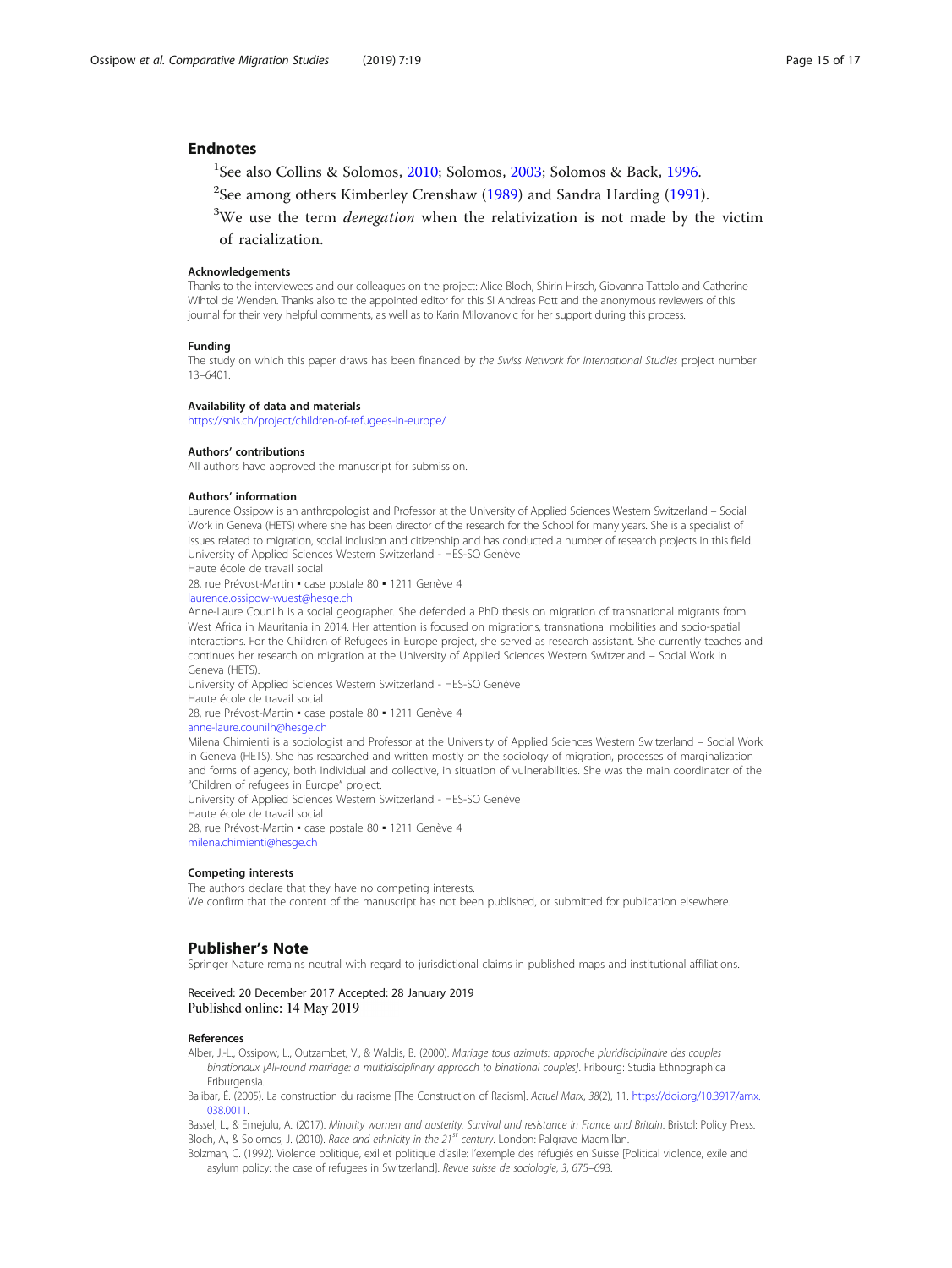<span id="page-15-0"></span>Bolzman, C., Eckmann, M., Salberg, A.-C., & Grünberg, K. (2000). Le racisme au quotidien: une typologie des incidents racistes en Suisse romande [Daily racism: a typology of racist incidents in the French speaking part of Switzerland]. In P. Centlivres, & I. Girod (Eds.), Les défis migratoires [The migration challenges], (pp. 83–88). Zurich: Seismo.

Bolzman, C., Fibbi, R., & Vial, M. (2003). Secondas-Secondos. Le processus d'intégration des jeunes adultes issus de la migration espagnole et italienne en Suisse [Secondos-Secondas. Integration process of young adults from Spanish and Italian migration to Switzerland]. Zurich: Seismo.

Bourdieu, P. (1979). La distinction. Critique sociale du jugement [Distinction: a social critique of the judgement of taste]. Paris: Minuit.

Cattacin, S., Gerber, B., Sardi, M., & Wegener, R. (2006). Monitoring rightwing extremist attitudes, xenophobia and misanthropy in Switzerland. An explorative study (Research report – PNR 40+, Sociograph - Sociological Research. Study No 1 of the Department of sociology). Geneva: University of Geneva.

Centlivres, P., Centlivres-Démont, M., Maillard, N., & Ossipow, L. (1991). Une seconde nature: pluralisme, naturalisation et identité en Suisse romande et au Tessin [A second nature: pluralism, naturalization and identity in French-speaking Switzerland and Ticino]. Lausanne: L'Âge d'Homme.

Chimienti, M., Counilh, A.-L., & Ossipow, L. (2019). Second generation from refugee backgrounds: affects and transnational ties and practices to the ancestral homeland. In A. Bloch, & G. Donna (Eds.), Forced migration: Current issues and debates. London: Routledge.

Collins, P. H. (2009). Black feminist thought: Knowledge, consciousness, and the politics of empowerment (first published 2000). New York and London: Routledge Classics, Vol. 138. (1st ed.).

Collins, P. H., & Solomos, J. (2010). The SAGE handbook of race and ethnic studies. Los Angeles: SAGE.

Crenshaw, K. (1989). Demarginalizing the intersection of race and sex. Chicago: University of Chicago Press.

Crul, M., Schneider, J., & Lelie, F. (Eds.) (2012). The European second generation compared: Does the integration context matter? Amsterdam: IMISCOE Research: Amsterdam University Press.

D'Amato, G. (2001). Vom Ausländer zum Bürger: der Streit um die politische Integration von Einwanderern in Deutschland, Frankreich und der Schweiz [From foreigners to citizens: the struggle for the political integration of immigrants in Germany, France and Switzerland]. Münster: LIT Verlag.

Dorlin, E. (2006). La matrice de la race: généalogie sexuelle et coloniale de la nation française [The Matrix of Race: Sexual and Colonial Genealogy of the French Nation]. Paris: La Découverte coll. "Textes à l'appui / Genre et sexualité".

Duemmler, K., & Dahinden, J. (2016). Gehören wir dazu? Grenzziehungsprozesse und Positionierungen der zweite Generation im Vergleich zwischen Luzern und Neuenburg [Do we belong? Boundary making and positioning of the second generation:a comparision between Lucerne and Neuchâtel]. Swiss Journal of Sociology, 42(2), 309-331.

Eckmann, M., Sebeledi, D., Bouhadouza, V., & Wicht, L. (2009). L'incident raciste au quotidien: représentations, dilemmes et interventions des travailleurs sociaux et des enseignants [The daily racist incident: representations, dilemna and interventions of social workers and teachers]. Genève: Ies éditions: Haute école de travail social.

Fassin, D. (2006a). Nommer, interpréter. Le sens commun de la question raciale [To name, to interpret. The common sense of the racial question]. In D. Fassin, & E. Fassin (Eds.), De la question sociale à la question raciale? [From the social question to the racial question] (pp. 17–36). Paris: La Découverte.

Fassin, D. (2006b). Du déni à la dénégation. Psychologie politique de la représentation des discriminations [From denial to denegation. Political psychology of the representation of discrimination]. In D. Fassin, & E. Fassin (Eds.), De la question sociale à la question raciale? [From the social question to the racial question?] (pp. 131-157). Paris: La Découverte.

Felouzis, G., Charmillot, S., & Fouquet-Chauprade, B. (2011). Les inégalités scolaires en Suisse et leurs déclinaisons cantonales: l'apport de l'enquête Pisa 2003 [Educational Inequality in Switzerland and Cantonal Variations: The Contribution of the 2003 Pisa Study]. Revue suisse de sociologie, 37(1), 33–55.

Fibbi, R., Kaya, B., & Piguet, E. (2003). Nomen est omen: quand s'appeler Pierre, Afrim ou Mehmet fait la différence [Nomen is omen: when to be called Pierre, Afrim or Mehmet makes the difference]. Berne; Aarau: Fonds nationale suisse: Schweizerischer Nationalfonds.

Goffman, E. (1986/1963) Stigma: Notes on the Management of Spoiled Identity. New-York: Simon & Schuster, Inc. Goldberg, D. T. (2006). Racial Europeanization. Ethnic and Racial Studies, 29(2), 331–364.

Gomensoro, A., & Bolzman, C. (2016). Les trajectoires éducatives de la seconde génération. Quel déterminisme des filières du secondaire I et comment certains jeunes le surmontent? [Education pathways of the second-generation. What kind of determinism in lower secondary educational tracking and how some youngster overcome it]. Revue suisse de sociologie, 42(2), 291–311.

Guillaumin, C. (1995). Racism, sexism, power, and ideology. London; New York: Routledge.

Haab, K., Bolzman, C., Kugler, A., & Yilmaz, Ö. (2010). Diaspora et communautés de migrants de Turquie en Suisse [Diaspora and migrant communities of Turkey in Switzerland]. Berne: ODM.

Harding, S. (1991). Whose science? Whose knowledge? Ithaca: Cornell University Press.

Hess, M., & Korf, B. (2014). Tamil diaspora and the political spaces of second-generation activism in Switzerland. Global Networks, 14(4), 419–437. [https://doi.org/10.1111/glob.12052.](https://doi.org/10.1111/glob.12052)

Hirsch, S. (2017). Racism, 'second generation' refugees and the asylum system. Identities, 1–19. [https://doi.org/10.1080/](https://doi.org/10.1080/1070289X.2017.1361263) [1070289X.2017.1361263](https://doi.org/10.1080/1070289X.2017.1361263).

Lavanchy, A. (2014). The circulation of people. How does "race" matter in Switzerland? (Working paper 7, 2014/E). Neuchâtel: **MAPS** 

Mahnig, H., & Cattacin, S. (2005). Histoire de la politique de migration, d'asile et d'intégration en Suisse depuis 1948 [History of migration, asylum and integration policy in Switzerland since 1948]. Zürich: Seismo.

Michel, N. (2015). Sheepology: The postcolonial politics of raceless racism in Switzerland. Postcolonial Studies, 18(4), 410–426. <https://doi.org/10.1080/13688790.2015.1191987>.

Minder, P. (2011). La Suisse coloniale. Les représentations de l'Afrique et des Africains en Suisse au temps des colonies (1880- 1939) [Colonial Switzerland]. Bern: Peter Lang. [https://doi.org/10.3726/978-3-0352-0063-8.](https://doi.org/10.3726/978-3-0352-0063-8)

Monsutti, A., Grange Omokaro, F., Gazagne, P., & Cattacin, S. (2017). Complicity and antagonism. Anthropological views of Geneva. Genève: Université de Genève, Sociograph, Sociological Research Studies.